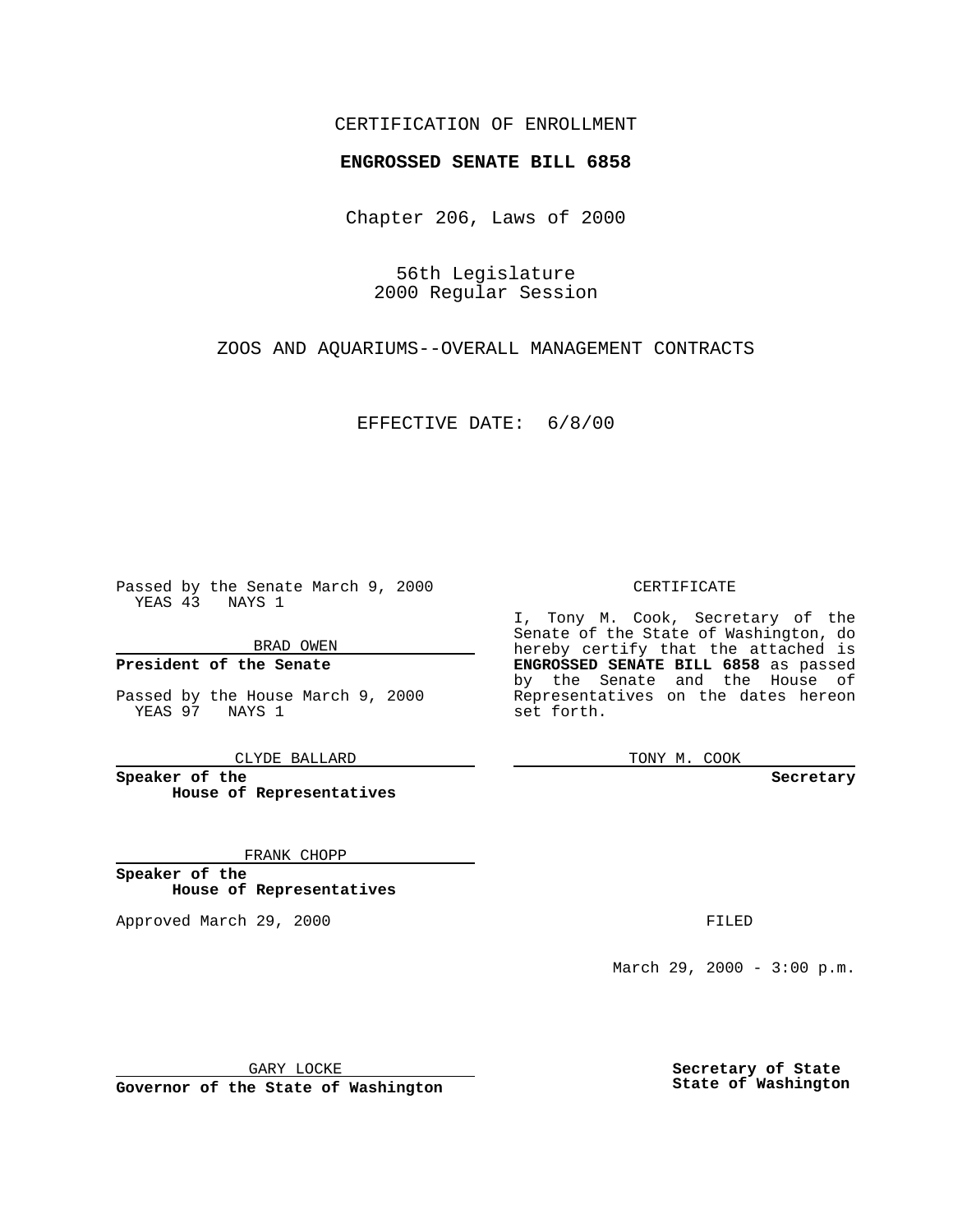## **ENGROSSED SENATE BILL 6858** \_\_\_\_\_\_\_\_\_\_\_\_\_\_\_\_\_\_\_\_\_\_\_\_\_\_\_\_\_\_\_\_\_\_\_\_\_\_\_\_\_\_\_\_\_\_\_

\_\_\_\_\_\_\_\_\_\_\_\_\_\_\_\_\_\_\_\_\_\_\_\_\_\_\_\_\_\_\_\_\_\_\_\_\_\_\_\_\_\_\_\_\_\_\_

Passed Legislature - 2000 Regular Session

**State of Washington 56th Legislature 2000 Regular Session By** Senators Kohl-Welles, Heavey, Horn, Goings, Rasmussen, Eide and Winsley

Read first time 02/28/2000. Referred to Committee on Ways & Means.

 AN ACT Relating to zoos and aquariums in cities with populations over one hundred fifty thousand that are not within a metropolitan park district; and adding a new chapter to Title 35 RCW.

BE IT ENACTED BY THE LEGISLATURE OF THE STATE OF WASHINGTON:

 NEW SECTION. **Sec. 1.** (1) If the legislative authority of a city with a population over one hundred fifty thousand that is not in a metropolitan park district contracts with one or more nonprofit corporations or other public organizations for the overall management and operation of a zoo, an aquarium, or both, that contract shall be subject to this section. No such contract for the overall management and operation of zoo or aquarium facilities by a nonprofit corporation or other public organization shall have an initial term or any renewal term longer than twenty years, but may be renewed by the legislative authority of the city upon the expiration of an initial term or any renewal term.

 (2) Before approving each initial and any renewal contract with a nonprofit corporation or other public organization for the overall management and operation of any facilities, the city legislative authority shall hold a public hearing on the proposed management and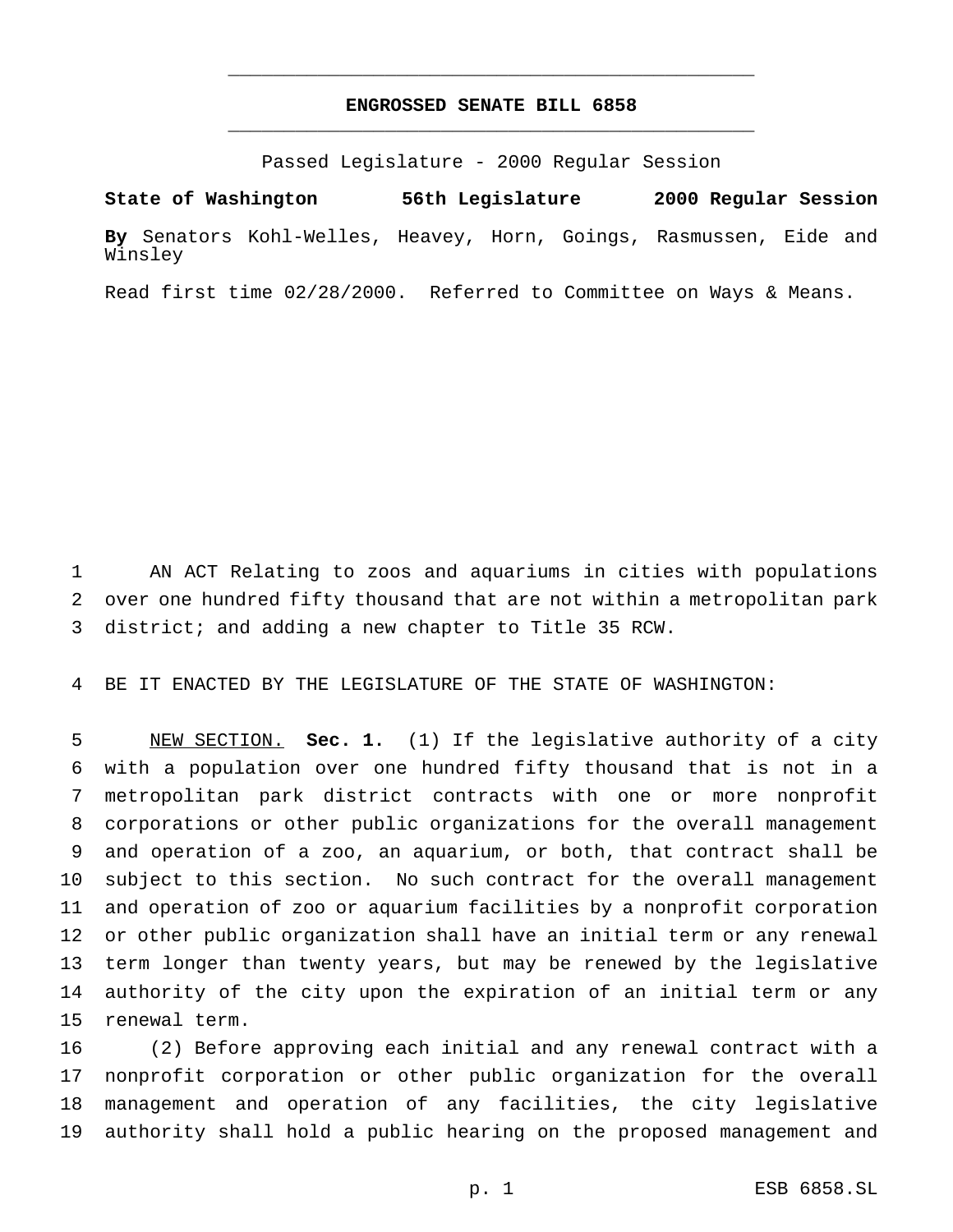operation by the nonprofit corporation or other public organization. At least thirty days prior to the hearing, a public notice setting forth the date, time, and place of the hearing must be published at least once in a local newspaper of general circulation. Notice of the hearing shall also be mailed or otherwise delivered to all who would be entitled to notice of a special meeting of the city legislative authority under RCW 42.30.080. The notice shall identify the facilities involved and the nonprofit corporation or other public organization proposed for management and operation under the contract with the city. The terms and conditions under which the city proposes to contract with the nonprofit corporation or other public organization for management and operation shall be available upon request from and after the date of publication of the hearing notice and at the hearing, but after the public hearing the city legislative authority may amend the proposed terms and conditions at open public meetings.

 (3) As part of the management and operation contract, the legislative authority of the city may authorize the managing and operating entity to grant to any nonprofit corporation or public or private organization franchises or concessions that further the public use and enjoyment of the zoo or aquarium, as the case may be, and may authorize the managing and operating entity to contract with any public or private organization for any specific services as are routinely so procured by the city.

 (4) Notwithstanding any provision in the charter of the city so contracting for the overall management and operation of a zoo or an aquarium, or any other provision of law, the nonprofit corporation or other public organization with responsibility for overall management or operation of any such facilities pursuant to a contract under this section may, in carrying out that responsibility under such contract, manage, supervise, and control those employees of the city employed in connection with the zoo or aquarium and may hire, fire, and otherwise discipline those employees. Notwithstanding any provision in the charter of the city so contracting for the overall management and operation of a zoo or an aquarium, or any other provision of law, the civil service system of any such city shall provide for the nonprofit corporation or other public organization to manage, supervise, control, hire, fire, and otherwise discipline those employees of the city employed in connection with the zoo or aquarium.